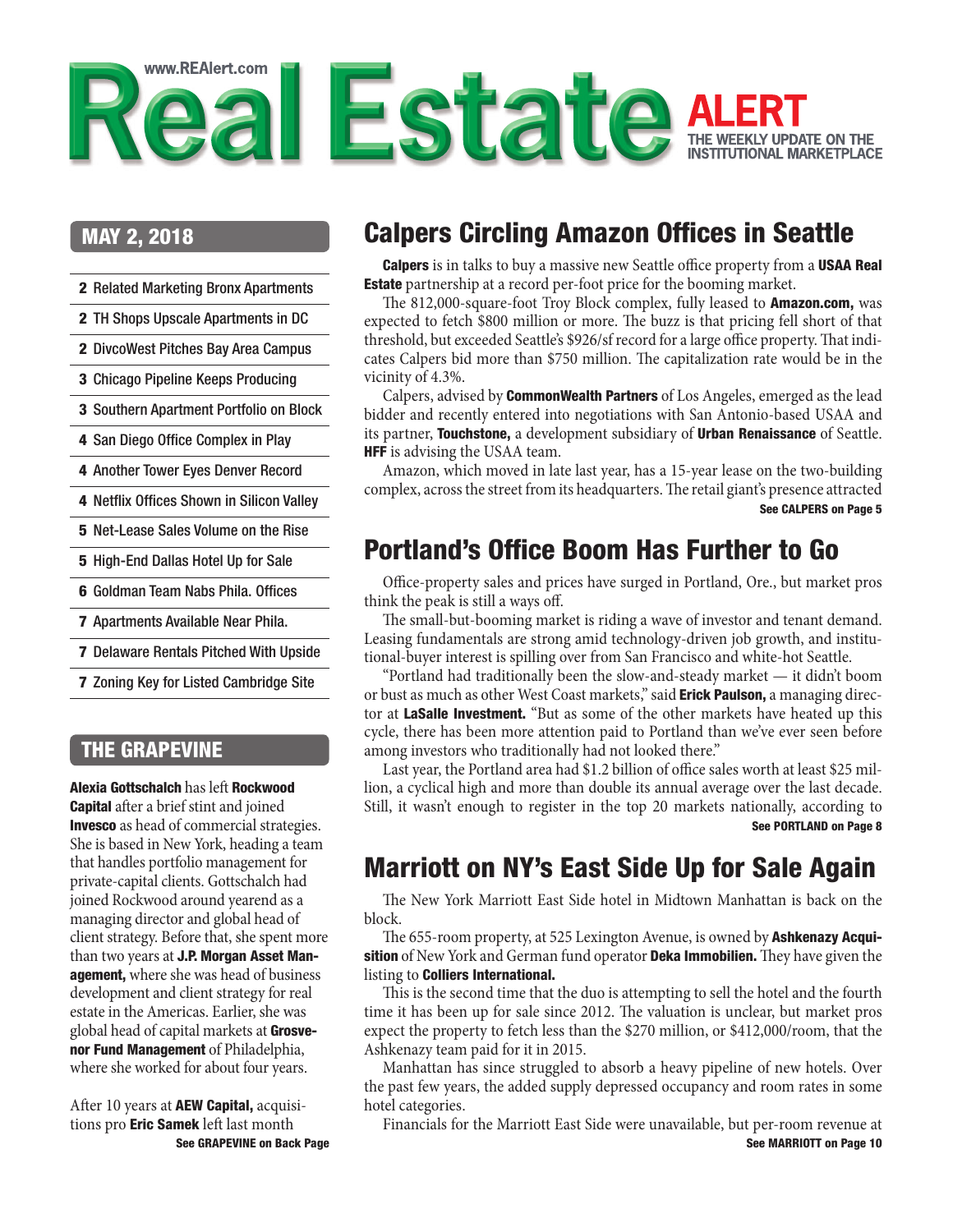## <span id="page-1-0"></span>Related Marketing Bronx Apartments

Related Cos. is looking to sell nearly 1,200 workforce-housing apartments in the Bronx via two listings valued at close to \$250 million.

A 16-building package totaling 925 units, all in neighborhoods near Van Cortlandt Park in the Northern Bronx, is expected to attract bids in the vicinity of \$225,000/unit, or \$210 million. Related also is pitching a two-building complex with 252 units at 1065-1075 Gerard Avenue, a few blocks from Yankee Stadium in the South Bronx. The property is valued at roughly \$37 million, or just under \$150,000/unit.

Related, which owns at least some of the buildings via a club fund it manages for **New York City** pension funds, has given both listings to **Hodges Ward Elliott.** 

The Northern Bronx package is divided into two sub-portfolios. One encompasses nine buildings with 453 units in the Wakefield neighborhood, between East 220th Street and East 236th Street. The other has seven buildings with 472 units and three law offices, in the Concourse, Kingsbridge and University Heights neighborhoods. Investors can bid on either or both sub-portfolios.

The 16 properties, which include more than 100 parking spaces, are 98% occupied, with all units under some form of rent regulation. Marketing materials tout the offering as a rare opportunity to acquire "such a large portfolio of geographically clustered, institutional-quality, workforce housing" in New York City. In-place rents are 30% below market averages. Ten of the buildings have elevators. All were built between the 1930s and 1950s, and feature Art Deco lobbies and entryways.

Just one Bronx multi-family portfolio has ever traded for more than \$140 million. That was the 2014 purchase of a 2,000 unit portfolio by the Related club fund for \$260 million. Some of those buildings are part of the current offerings.

The seven-story Gerard Avenue property is known as River Gerard Court. It was built in 1999 and benefits from a tax abatement that runs through 2026. Prospective buyers with long-term investment horizons are being told that since the property is in an area proposed for rezoning, there's potential for redevelopment that could eventually drive rent growth in the neighborhood.

River Gerard Court has community rooms, private courtyards, laundry facilities and surface parking.

### TH Shops Upscale Apartments in DC

**TH Real Estate** is shopping a luxury apartment building in Washington, D.C., that's likely to fetch \$170 million.

The 268-unit property, at 1920 14th Street NW, opened four years ago and is 96% occupied. A sale at the anticipated price would produce an initial annual yield in the low-4% area. **East**dil Secured is representing the TIAA unit.

The nine-story building, called Louis at 14th, has 43,000 square feet of ground-floor retail space, including a Trader Joe's grocery. The retail component accounts for more than a quarter of the estimated value, while the apartments are worth about \$460,000/unit.

The property occupies two parcels, one of which is separately owned by local developer **Marvin Jawer.** The ground lease for that portion has roughly 90 years remaining on its term, after which it would convert to an equity stake in the building.

The property fills most of the block between T and U Streets, close to shops and restaurants along the bustling U Street Corridor. It's about a block from the U Street/Cardozo Metro station and just over a mile north of the White House.

The units average 665 sf and the average rent is \$2,751. Apartments feature wood flooring, quartz counters and stainless-steel appliances. Amenities include a two-level rooftop deck with a pool, a movie theater and grilling stations. An underground garage has 152 spaces. Other retail tenants include Wells Fargo.

Louis at 14th was developed by JBG Cos., a predecessor to JBG Smith of Chevy Chase, Md., and sold upon completion in 2014 to TIAA for \$176.5 million. The deal was brokered by Apartment Realty Advisors, now part of Newmark.

The property competes with other luxury apartment developments completed in the neighborhood in recent years. They include Capitol View on 14th, built in 2012 and owned by UDR of New York; JBG's 13th and U Apartments, currently in its lease-up phase; and The Sonnet, on which **Trammel Crow Co.** of Dallas is finishing construction.  $\mathbf{\hat{P}}$ 

### DivcoWest Pitches Bay Area Campus

**DivcoWest Properties** is marketing a Class-A office campus in San Francisco's East Bay that's valued at about \$130 million.

The 600,000-square-foot property, in Concord, Calif., is 74.5% leased, to **Bank of America** and **Wells Fargo.** The estimated value works out to \$217/sf. JLL is representing San Francisco-based DivcoWest.

The two-building complex, at 2000 and 2001 Clayton Road, is next to a BART train station and a short walk from downtown Concord, which has more than 30 restaurants and shops. The city has 1,400 residential units under construction or planned in the near term.

The marketing campaign is touting proximity to mass transit as a major driver for leasing demand in the surrounding North 680 Corridor office market. The rents at properties within walking distance of BART stations are 14% higher than at other offices, according to marketing materials. The pitch is that because rents in Concord are the lowest among transit-served communities in the Bay Area, the city has the most potential for growth.

BofA fully occupies the 396,000-sf building at 2000 Clayton Road under a lease that rolls over in 2023. Wells occupies 51,000 sf, or one-quarter, of the 204,000-sf building at 2001 Clayton Road under a lease that expires in 2027. The 4 million sf of office space in Concord is 80.4% leased.

The complex, completed in 1985, has a cafe with outdoor seating, a snack shop, a fitness center and a garage with nearly 1,500 spaces. DivcoWest acquired it in 2012 from San Francisco-based Swift Real Estate for \$94 million, or \$157/sf. JLL also brokered that deal.  $\ddot{\mathbf{\cdot}}$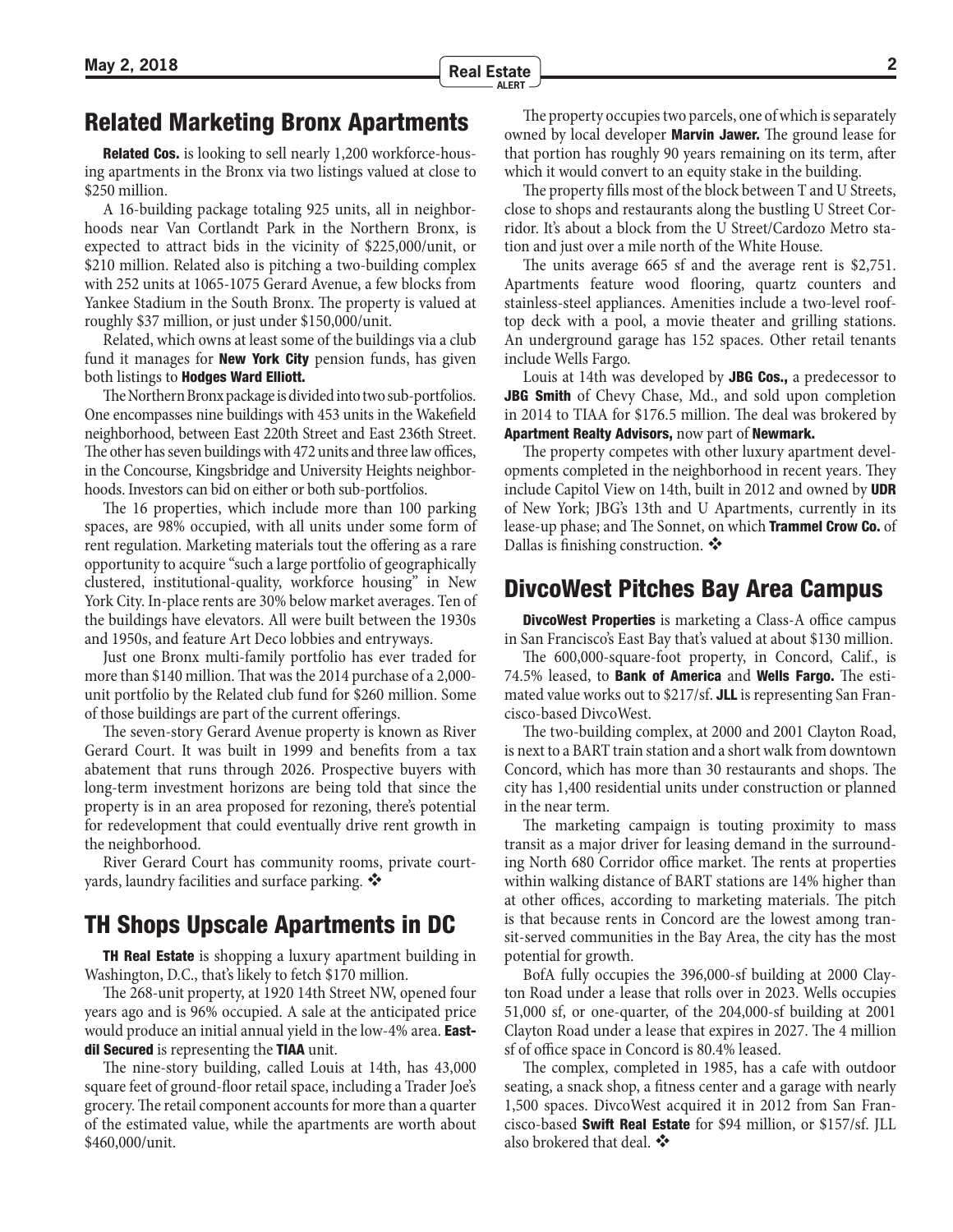## <span id="page-2-0"></span>Chicago Pipeline Keeps Producing

Another sizable office property is on the block in suburban Chicago, where dealmaking activity appears to be on the rebound.

Up for grabs is the 636,000-square-foot Triangle Plaza, located just within the city limits at 8750 and 8770 West Bryn Mawr Avenue in the O'Hare submarket. The two-building complex is expected to attract bids approaching \$140 million, or \$220/sf. CBRE is representing the owner, Chicago REIT Equity Commonwealth.

Triangle Plaza competes with top suburban office properties. With several tenants slated to move in, the complex will be 96% occupied by the end of September — when it will have 35 occupants with a weighted average remaining lease term of almost 10 years. The weighted average rent is \$18.65/sf, versus an average asking rate of \$22/sf for comparable space in the area.

The listing follows a turnaround for the property, where the incoming tenants recently were signed to fill space vacated by Wilson Sporting Goods and DePaul University last year. Among them is **First Midwest Bancorp,** which signed a 15-year lease for 87,000 sf that will serve as its headquarters. And this month, construction-equipment company Komatsu signed a 20-year lease for almost 70,000 sf. Other tenants include **Alcan** (83,000) sf) and Combined Insurance (69,000 sf). No company occupies more than 14% of the space.

The property consists of twin glass buildings, each with 14 stories, that have received some \$10 million of upgrades and renovations. Amenities include a full-service cafeteria, a fitness center, an employee lounge and a patio.

Triangle Plaza is off Interstate 90, three miles east of O'Hare International Airport in a well-developed area with retail space and hotels. Equity Commonwealth bought the complex from **John Buck Co.** of Chicago for \$96.2 million in 2010, as the market struggled to recover from the downturn. Eastdil Secured brokered the trade.

More recently, suburban Chicago's offering pipeline has been producing a healthier flow of listings. This month, **Angelo**, **Gordon & Co.** of New York bought a majority interest in the adjacent Presidents Plaza from PGIM Real Estate and GlenStar **Properties,** paying \$147 million for the 835,000-sf property in a deal brokered by JLL. Chicago-based GlenStar retained a minority stake.

Meanwhile, **GEM Realty** of Chicago has agreed to buy Bahrain-based **Investcorp's** majority interest in the 339,000-sf Orrington Plaza in Evanston, Ill. That deal, brokered by CBRE,

#### Still Receiving Real Estate Alert the Slow Way?

You can switch to email delivery and get the lowdown on the property market the moment it's published late Tuesday afternoon. The subscription price is the same for delivery by email or snail-mail. Switch to email delivery by calling 201-659-1700.

places the property's value at roughly \$91 million. And **Black**stone has agreed to sell the 1.1 million-sf Westbrook Corporate Center in Westchester, Ill., to Group RMC of New York for some \$132 million.

The activity suggests the market could be entering a period of growth. Last year saw \$1.2 billion of office properties sold in suburban Chicago, down 17% from the prior year, according to Real Estate Alert's Deal Database, which tracks trades of \$25 million or more.  $\clubsuit$ 

### Southern Apartment Portfolio on Block

A package of 12 apartment properties in five Southern states is on the market with expectations it could fetch nearly \$250 million.

The portfolio encompasses 2,671 units in North Carolina, South Carolina, Georgia, Alabama and Texas. Investors can bid on individual properties, any combination or the entire package. The estimated value works out to \$94,000/unit. Cushman & Wakefield is advising the owner, Elite Street Capital of Houston.

The offering could appeal to opportunistic investors. The average occupancy rate is 86.8%, and four properties are being repositioned. In addition to leasing up vacant space, a buyer could boost returns by raising rents after completing renovations that have begun at several complexes.

The properties, which all carry the Fields brand, are mostly garden-style complexes of two- and three-story buildings, with a blended average age of 26 years.

Three of the four Georgia properties include rent-controlled units tied to tax credits that will soon expire, allowing rent increases. The fourth, in Valdosta, is currently being converted from student housing. So far, its 131 units are 66% occupied.

The newest property in the portfolio, in Houston, lags its competitors in rents and occupancy. After it opened in 2012, a supply glut caused management to offer deep concessions to lure tenants. It now is 89% occupied with in-place rents below \$1,200, compared to averages of 92% and about \$1,350 for its competitors.

The breakdown of the portfolio is:

|                                            |              | Year         | Occ. | Askina      |
|--------------------------------------------|--------------|--------------|------|-------------|
| <b>Property</b>                            | <b>Units</b> | <b>Built</b> | (%)  | <b>Rent</b> |
| Fields Lincoln Green, Greensboro, N.C.     | 617          | 1987         | 94   | \$714       |
| <b>Fields Woodlake Square, Houston</b>     | 256          | 2012         | 89   | 1,355       |
| Fields Market Street, Greensboro, N.C.     | 244          | 1986         | 87   | 801         |
| Fields at Carriage Hills, Montgomery, Ala. | 242          | 1973         | 96   | 694         |
| Fields One Center, Montgomery, Ala.        | 240          | 1979         | 81   | 544         |
| Fields McEver, Gainesville, Ga.            | 220          | 2004         | 95   | 772         |
| Fields Conover, Conover, N.C.              | 160          | 2000         | 98   | 766         |
| Fields Riverview, Rock Hill, S.C.          | 160          | 1976         | 83   | 859         |
| Fields East West Commons, Austell, Ga.     | 150          | 1996         | 81   | 1.107       |
| Fields Lakeview, Greensboro, N.C.          | 136          | 1988         | 86   | 813         |
| Fields North Valdosta, Valdosta, Ga.       | 131          | 2002         | 66   | 828         |
| Fields Lake Lanier, Gainesville, Ga.       | 115          | 2001         | 89   | 833         |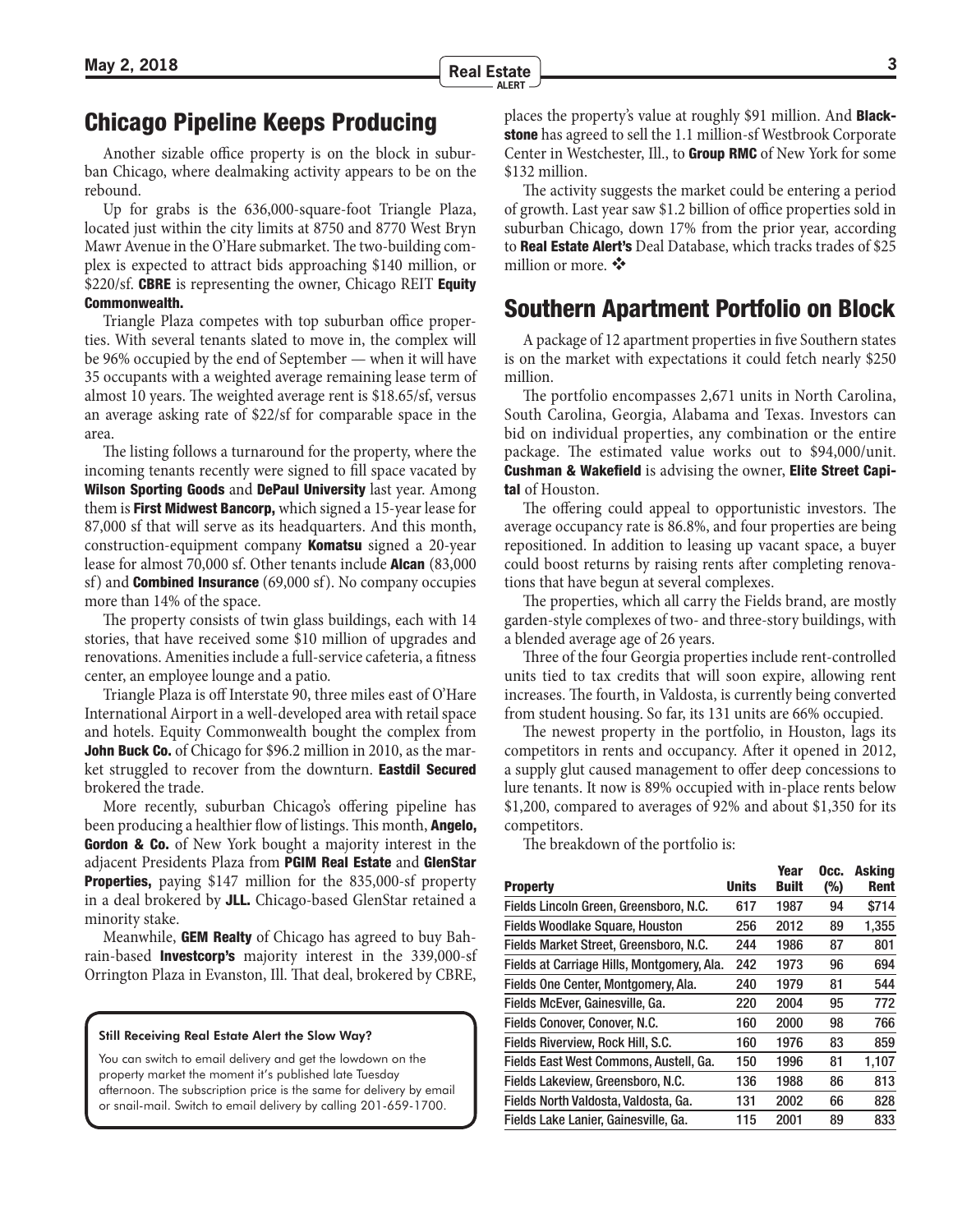## <span id="page-3-0"></span>San Diego Office Complex in Play

Investors are getting a crack at a newly renovated office complex in San Diego's strongest submarket.

The three-building Sunroad Corporate Center, encompassing 304,000 square feet, is expected to command bids of \$173 million, or \$570/sf. **Newmark** is representing the owner, local investor Sunroad Enterprises.

The Class-A campus is 78% occupied, versus a 91.9% average for comparable space in the surrounding University Town Center submarket — putting it in a strong position to bring in new tenants.

With several hospitals and universities nearby, Newmark has told investors that they could seek to capitalize on expanding life-science companies in the area by recruiting them as tenants. Indeed, medical, life-science and research businesses have been agreeing to some of the highest rents and longest lease terms in San Diego.

There also is little land available for future development in University Town Center, restricting competition.

At the same time, the marketing effort emphasizes expected growth in the submarket. The nearby Westfield UTC Mall just completed \$600 million of renovations, while the long-planned Mid-Coast Trolley is slated to connect the area to downtown San Diego in 2021. There are also several housing developments under way.

Sunroad Corporate Center was completed in 2001. A \$2.1 million renovation this year included the addition of a game room, an indoor/outdoor fitness facility, a spa, an outdoor pavilion and a cafe. The main lobby and restrooms were also improved.

Sunroad Corporate Center is on eight acres at 4401, 4435 and 4445 Eastgate Mall. The buildings, with four stories apiece, have surface parking and a garage with a combined 1,200 spaces. The complex is among just a few large Class-A office properties in University Town Center that aren't owned by Irvine Co. of Newport Beach, Calif. ❖

## Another Tower Eyes Denver Record

Denver's office market has another contender for the perfoot price record.

Bids for the 101,000-square-foot Union Tower West, in the hot Union Station neighborhood, could reach \$744/sf, or \$75 million. That would eclipse the current \$724/sf high-water mark. But, as previously reported, another Denver listing also is vying to set a new high.

Union Tower West, at 1801 Wewatta Street, is owned by Atlanta-based **Portman Holdings.** At the estimated value, the buyer's initial annual yield would be 4.8%. **CBRE** has the listing.

The Class-A building, which Portman completed last year, is 97% occupied, with a weighted average remaining lease term of 12 years. There are four tenants: law firms **Husch Blackwell**  $(40,000 \text{ sf until } 2030)$  and **Bartlit Beck**  $(25,000 \text{ sf until } 2030)$ , **Serendipity Labs** (25,000 sf until 2032) and **Fidelity Investments** (7,000 sf until 2028). A 208-space garage produces income.

The building, which is designated as LEED certified, is adjacent to Union Station, the city's central transportation hub that recently underwent a \$500 million redevelopment. The surrounding neighborhood, which is attractive to employers recruiting younger workers, features the 16th Street Pedestrian Mall, a tree-lined promenade flanked by cafes and restaurants. The property is within walking distance of boutique hotels, Riverfront Park and the venues for the **Colorado Rockies** baseball team and **Denver Nuggets** basketball team.

Denver's office valuations have been soaring. The current \$724/sf record was set just four months ago, when Chicagobased **Heitman** paid \$224.5 million for the 311,000-sf building at 1401 Lawrence Street. CBRE represented the seller, Toronto developer First Gulf. That deal leapfrogged the \$678/sf record that had stood for just seven months.

CBRE is also shopping the other property vying to break the record. The 109,000-sf North Wing Building, at 1705 17th Street, is valued at \$735/sf, or \$80 million. The property, also near Union Station, is owned by Munich fund manager GLL **Real Estate,** which put it up for sale in late March.  $\mathbf{\hat{P}}$ 

## Netflix Offices Shown in Silicon Valley

A portion of **Netflix's** Silicon Valley headquarters is about to hit the market.

The 130,000-square foot building, at 131 Albright Way in Los Gatos, Calif., is expected to attract bids of up to \$95 million, or \$731/sf. At that price, the buyer's initial annual yield would be 5.5%.

Newmark is representing the owner, German investor **Wealth Management Capital.** A marketing campaign is expected to launch in the coming weeks.

Netflix has nearly eight years remaining on its lease of the property, which is part of a four-building headquarters campus totaling 522,000 sf. WealthCap owns the first phase of the project, encompassing the offered property and a 133,000-sf facility at 121 Albright Way that it has no immediate plans to offer. Both of those buildings were completed in 2015.

The campus has high-end finishes and creative office space. Newmark has told investors that the property at 131 Albright Way also has specific features that make it critical to Netflix's operations, including lab space and a theater used for screenings.

The campus was developed by a joint venture between **Sand Hill Property** of Menlo Park, Calif., and **Carlyle Group** of Washington on a 15-acre site off Winchester Boulevard, nine miles southwest of downtown San Jose.

WealthCap paid the duo \$193.1 million, or \$734/sf, for its two buildings in a 2015 deal brokered by JLL. While the remaining term on Netflix's lease has since shortened, the company's strong revenue growth and soaring share price make it a desirable tenant.

**King Asset Management** of Palo Alto, Calif., bought Phase Two of the campus last year, paying \$200 million, or \$766/sf, for  $261,000$  sf at 101 and 111 Albright Way. **Eastdil Secured** represented the Sand Hill-Carlyle partnership in that sale. ❖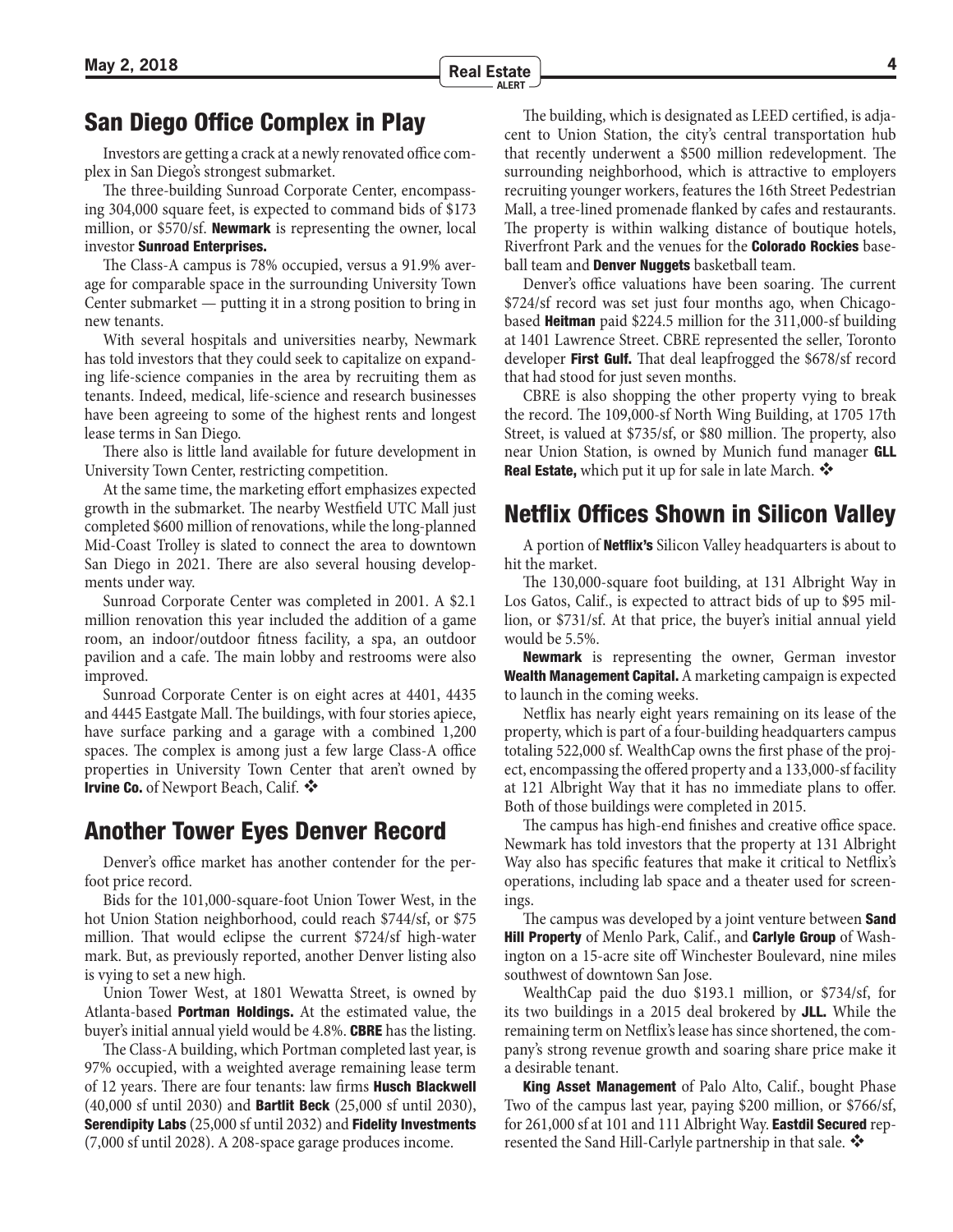<span id="page-4-0"></span>Some \$57.8 billion of net-lease commercial real estate traded in 2017 — the second-highest tally ever — and this year is on pace to match that, according to **CBRE.** 

Sales of such office, industrial and retail properties grew by 3.3% last year from \$56 billion in 2016. That followed a dip from the record volume of \$64.2 billion set in 2015, according to the brokerage's "U.S. Net-Lease Market Trends Report," to be released later this week.

Interest in net-lease properties continues to be driven by investors' hunt for yield. Compared with other commercial properties, they typically are a more-passive investment with reduced risk because of stable tenancy. Capitalization rates are strong across asset classes, so investors can limit exposure to one property type.

"Net-lease assets are well-positioned to satisfy both yield and diversification requirements, as well as offer a relatively low-risk investment option," the report states.

In this year's first quarter, the category breakdown for cap rates on purchases of single-tenant, net-lease properties averaged 6.7% for office, 6.5% for industrial and 6.4% for retail, according to CBRE. By comparison, 10-year U.S. Treasury yields just reached 3% last week for the first time in about four years.

"Only high-yield corporate bonds come close to matching the average yields available in the net-lease sector," the report continued, "but net-lease cap rates exhibit far less volatility, particularly during economic downturns."

That stability has attracted foreign investors, who have added to their holdings of American net-lease assets more than any other investor group over the past four years, CBRE said. Cross-border investments tallied \$6.4 billion last year, off slightly from a record \$6.6 billion in 2016. Singapore (\$1.6 billion) and South Korea (\$1.1 billion) were the biggest sources last year. Over the last three years, the most-active foreign investments in net-lease properties were made by buyers based in Canada (\$3.7 billion) and South Korea (\$3.6 billion).

### High-End Dallas Hotel Up for Sale

Brookfield Asset Management has listed a luxury Dallas hotel that's expected to fetch bids of roughly \$70 million.

The Highland Dallas has 198 rooms and 26,000 square feet of retail space. Investors are being told there's opportunity to increase the room count and boost occupancy in the retail component. Brookfield's hotel arm, **Thayer Lodging** of Annapolis, Md., has given the listing to HFF.

The hotel has operated under several names since it opened in 1967. In 2006, its then-owner, a joint venture that included **Behringer Harvard** of Addison, Texas, conducted an extensive \$48 million renovation of the aging building and rebranded it as a Hotel Palomar, a boutique line operated by **Kimpton Hotels** & Resorts of San Francisco. The project also added residential condominiums, the retail space and a spa.

Thayer, a former fund operator acquired by Toronto-based Brookfield three years ago, bought the hotel and retail space in 2014 for \$48.5 million. Since then, it has spent \$6.2 million

updating the property and reflagging it as part of the Curio Collection, a brand operated by **Hilton Hotels** of McLean, Va.

The nine-story property is being offered unencumbered by a management contract, and subject to a franchise agreement with Hilton that can be terminated next year. Additionally, there is some 6,000 sf of unused "shell space" on the top floor that could be converted into another 6-9 guest rooms. The condos some in an adjacent building and others above the retail space — are separately owned and aren't included in the offering.

The ground-level retail space is 68% occupied by four tenants, including a spa and a salon. The vacancy is concentrated in a single suite.

The hotel includes a high-end restaurant, an infinity swimming pool and a fitness center. There is 13,000 sf of event space.

The property is in a well-developed area, near wealthy residential neighborhoods, as well as shops and restaurants. It's across from the Mockingbird Light Rail Station.

#### [Calpers ... From Page 1](#page-0-0)

strong interest, though the sheer size of the offering limited the pool of potential buyers. The only property in the city that has commanded more than \$750 million was Amazon's 1.8 million-sf headquarters, which the online retailer bought in 2012 from Vulcan Real Estate of Seattle for \$1.2 billion.

In December, another Amazon-leased office building in Seattle that was recently completed by a Touchstone partnership traded for a similar yield and per-foot price. In that transaction, Takenaka Corp. bought the 291,000-sf Tilt49 in the Denny Triangle neighborhood from a joint venture between **Principal Real Estate** and Touchstone for \$268.5 million, or \$923/sf. The Japanese buyer's initial annual yield was 4.3%. **Newmark** brokered the off-market deal.

The Troy Block complex, which occupies a full city block encompassing 2.5 acres, consists of the 13-story north building (419,000 sf), at 399 Fairview Avenue, and the 12-story south building (391,000 sf), at 300 Boren Avenue. Amazon, which pre-leased the entire property in 2015, donated retail space to a nonprofit organization that operates five restaurants, according to published reports.

USAA cited its long-term relationship with Amazon as a factor in landing the lease. The duo has collaborated for years on developing distribution centers as part of the online giant's global industrial and logistics chain.

The buildings were constructed above the preserved facades of two historic, low-rise landmarks: the Troy Laundry building and the Boren Investment warehouse. The complex, which has a LEED gold designation, has a five-level underground garage, indoor bike storage, two art installations by Pacific Northwest artists and pedestrian-friendly, landscaped courtyards. Touchstone acquired the site from the **Seattle Times** newspaper in 2011 for \$18.4 million, according to published reports. USAA acquired a stake in 2013.

Strong rent growth has fueled investor demand for Seattlearea offices. Last year, three properties commanded more than  $$900/sf$  — previously unchartered territory for the market.  $\clubsuit$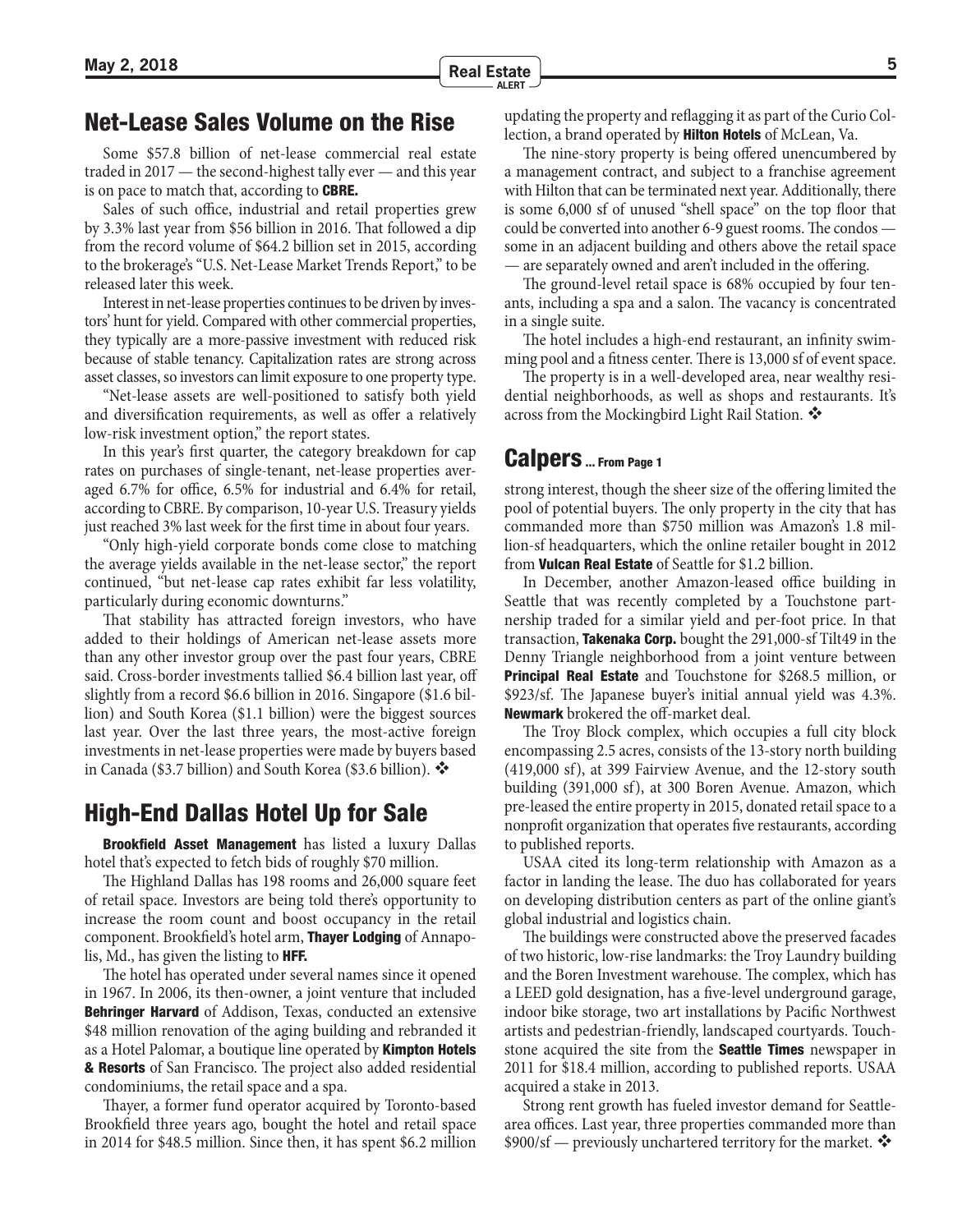systems.

an indoor/outdoor cafe.

## <span id="page-5-0"></span>Goldman Team Nabs Phila. Offices

A Goldman Sachs joint venture has agreed to pay about \$130 million for a Philadelphia office building.

A unit of the investment bank is teaming up with an unidentified operator to acquire the 665,000-square-foot tower, at 2000 Market Street. At the roughly \$195/sf price tag, the buyer's initial annual yield would be 8%. Eastdil Secured is brokering the sale for Gemini Rosemont Commercial Real Estate of Santa Fe, N.M.

Gemini acquired the building in 2013 for \$110 million, or \$165/sf, from **CBRE Global Investors** of Los Angeles. It then

#### **CALENDAR**

#### Main Events

| <b>Dates</b>      | Event                                                 | <b>Location</b> | <b>Organizer</b> | Information   |
|-------------------|-------------------------------------------------------|-----------------|------------------|---------------|
| June 11-13        | <b>CREFC Annual Conference 2018</b>                   | New York        | <b>CREFC</b>     | www.crefc.org |
| <b>June 24-26</b> | U.S. Real Estate Opportunity & Private Fund Investing | Newport, R.I.   | IMN              | www.imn.org   |
| Sept. 5-7         | <b>CMBA Western States CREF</b>                       | Las Vegas       | <b>CMBA</b>      | www.cmba.com  |
| Nov. 7-9          | <b>REITworld</b>                                      | San Francisco   | Nareit           | www.reit.com  |

#### Events in US

| <b>Dates</b>      | <b>Event</b>                                                              | <b>Location</b>       | <b>Organizer</b>          | <b>Information</b>          |
|-------------------|---------------------------------------------------------------------------|-----------------------|---------------------------|-----------------------------|
| May 10            | Old Chicago Main Post Office Tour & Reception                             | Chicago               | <b>RELA</b>               | www.rela.org                |
| May 10-11         | Real Estate CFO & COO Forum West                                          | San Diego             | <b>IMN</b>                | www.imn.org                 |
| <b>May 15</b>     | <b>Breakfast Meeting</b>                                                  | <b>New York</b>       | <b>RELA</b>               | www.rela.org                |
| May 15-16         | Real Estate Family Office & Private Wealth Mgmt. Forum Dana Point, Calif. |                       | <b>IMN</b>                | www.imn.org                 |
| May 16            | <b>Only Brooklyn Real Estate Conference</b>                               | <b>New York</b>       | <b>TerraCRG</b>           | terracrg.com                |
| May 16-17         | <b>Global Investors Annual Meeting</b>                                    | <b>New York</b>       | <b>Link Bridge</b>        | www.linkbridgeinvestors.com |
| May 20-23         | <b>RECon</b>                                                              | Las Vegas             | <b>ICSC</b>               | www.icsc.org                |
| May 22-23         | PERE CFOs/COOs Forum                                                      | <b>New York</b>       | <b>PERE</b>               | www.perenews.com            |
| <b>June 3-5</b>   | International Hospitality Industry Investment Conf.                       | <b>New York</b>       | <b>NYU</b>                | scps.nyu.edu                |
| June 6            | <b>Boutique Hotel Investment Conference</b>                               | <b>New York</b>       | <b>BLLA</b>               | www.bllanewyork.com         |
| June 6            | Real Estate Joint Ventures Dealmakers Meeting                             | <b>New York</b>       | <b>iGlobal Forum</b>      | www.iqlobalforum.com        |
| <b>June 7-8</b>   | <b>I.CON '18</b>                                                          | Jersey City, N.J.     | <b>NAIOP</b>              | www.naiop.org               |
| June 12           | Life Sciences Real Estate Development                                     | <b>New York</b>       | <b>Nancy Kelley</b>       | nancykelley.com/realestate  |
| <b>June 20-21</b> | Non-Traded REIT & Retail Alternative Inv. Symposium                       | <b>New York</b>       | <b>IMN</b>                | www.imn.org                 |
| <b>July 10-11</b> | Research & Due Diligence Forum                                            | <b>New York</b>       | <b>ADISA</b>              | www.adisa.org               |
| July 16           | Cap Intro: Real Estate Fund Investing                                     | <b>New York</b>       | <b>Catalyst Financial</b> | catalystforum.com           |
| Sept. 6-7         | Bank Special Assets & Credit Officer's Forum Midwest                      | Chicago               | <b>IMN</b>                | www.imn.org                 |
| Sept. 6-7         | Real Estate CFO & COO Forum East                                          | <b>New York</b>       | <b>IMN</b>                | www.imn.org                 |
| Sept. 12          | #InnovateCRE                                                              | <b>New York</b>       | AnySizeDeals              | getbitcoincre.com           |
| Sept. 24-25       | Real Estate Private Equity Forum on Land & Homebldg.                      | Las Vegas             | <b>IMN</b>                | www.imn.org                 |
| Sept. 24-26       | <b>NAI Global Convention</b>                                              | <b>Austin</b>         | <b>NAI</b>                | www.naiglobal.com           |
| Sept. 24-27       | <b>Lodging Conference</b>                                                 | Phoenix               | <b>Lodging Unlimited</b>  | www.lodgingconference.com   |
| Sept. 26-29       | <b>Global Summit</b>                                                      | Fort Lauderdale, Fla. | <b>IREM</b>               | www.irem.org                |
| Oct. 3-5          | <b>Institutional Investor Conference</b>                                  | <b>Boston</b>         | PREA                      | www.prea.org                |
| Oct. 8-9          | <b>CCIM Global Commercial Real Estate Conference</b>                      | Chicago               | <b>CCIM</b>               | www.ccim.com                |
| Oct. 8-11         | <b>ULI Fall Meeting 2018</b>                                              | <b>Boston</b>         | ULI                       | www.uli.org                 |
| Oct. 11-13        | 2018 Fall World Conference                                                | Denver                | <b>SIOR</b>               | www.sior.com                |
| Oct. 15-17        | <b>CRE.Converge</b>                                                       | Washington            | <b>NAIOP</b>              | www.naiop.org               |
|                   |                                                                           |                       |                           |                             |

To view the complete conference calendar, visit the Market section of REAlert.com

renovated the lobby, elevators, common areas and mechanical

Retail space is leased by Santander as a bank branch.

The property is roughly 95% occupied. Tenants include law firms Marshall Dennehey, Fox Rothschild and Weber Gallagher, as well as Presbyterian Pension Board and Zurich Insurance.

The 29-story building, at the southwest corner of 20th Street, was completed in 1972. It has a 100-seat conference center and

The property is in the Market West submarket, near hotels, restaurants and shops. It's also close to an underground concourse that provides access to SEPTA commuter trains. ❖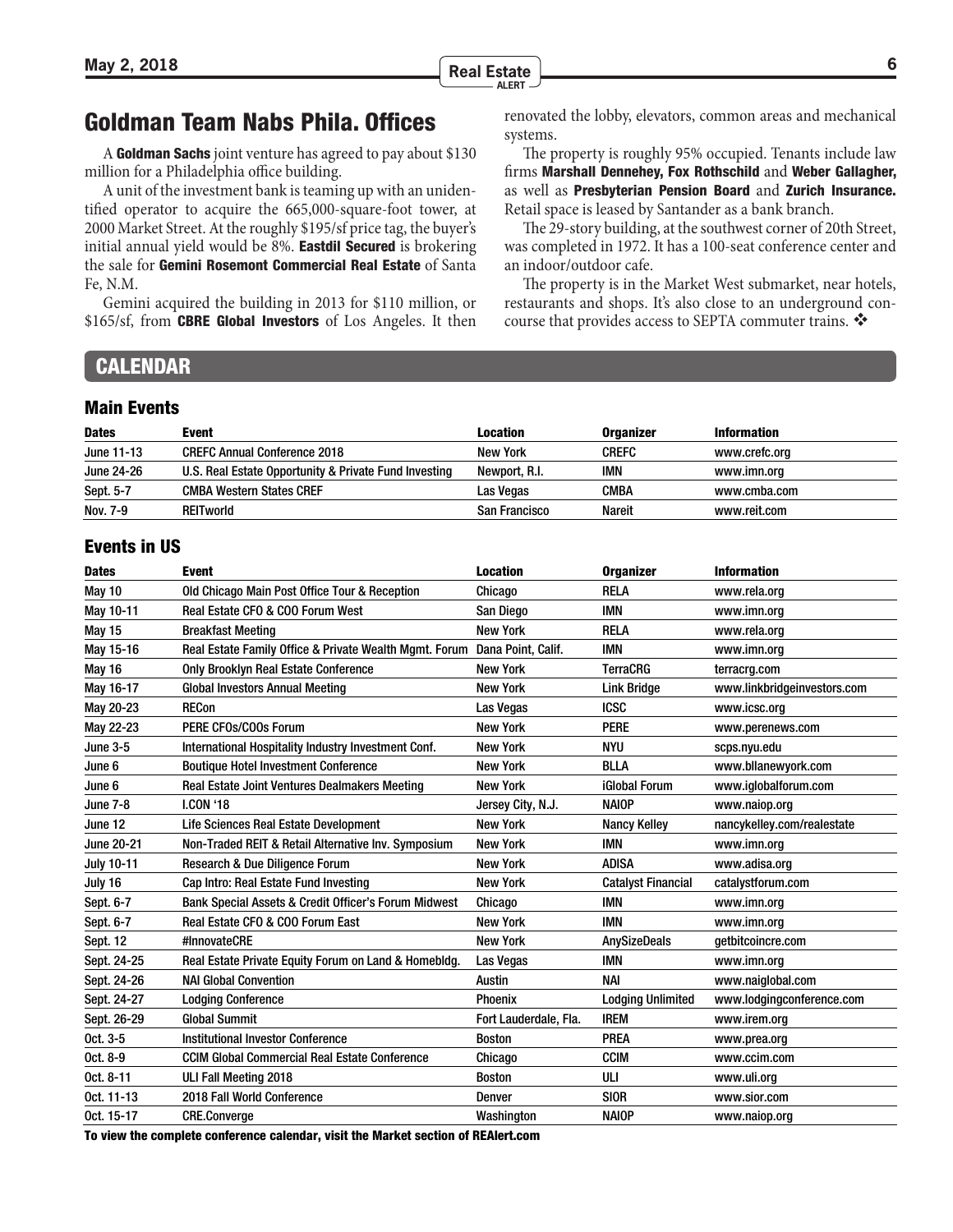## <span id="page-6-0"></span>Apartments Available Near Phila.

A suburban-Philadelphia rental complex is for sale, with bids expected to come in at around \$80 million.

Cherry Hill Towers, in Cherry Hill, N.J., encompasses 434 units in two 12-story buildings. At a \$184,000/unit valuation, the property is expected to generate an initial annual yield of around 5%.

**CBRE** is handling marketing for **Viking Residential**, a local firm affiliated with the family of brothers **Bob** and **Bill Healey**, best known for founding **Viking Yacht** more than 50 years ago.

The complex is on 13 acres at 2145 Route 38 East, across the street from Cherry Hill Mall, a 1.3 million-square-foot regional mall anchored by Nordstrom. The occupancy rate is 91%, versus 94% for nearby competitors. The average rent is \$1,530, in line with comparable communities. The property was built in 1958, but underwent a gut renovation in 2007.

In addition to leasing vacant units, a buyer could improve its return by raising rates after making minor improvements, such as replacing carpets with synthetic-wood floors and upgrading lighting. The units, which average 989 square feet, have one or two bedrooms, granite counters and washer/dryers. Amenities include a fitness center, a tennis court and a sauna. Residents have access to 1,089 covered parking spaces.

The complex is about nine miles from downtown Philadelphia and in the vicinity of major employers in New Jersey's Camden and Burlington Counties. The average household income within one mile is \$93,516.  $\clubsuit$ 

## Delaware Rentals Pitched With Upside

A garden-apartment complex in Delaware is being marketed as a value-added opportunity.

The 634-unit Castlebrook Apartments, in New Castle, is expected to draw bids topping \$70 million, or \$110,000/unit. That would translate into an initial annual yield of about 6.25%. **HFF** is representing Galman Group, a Jenkintown, Pa., owneroperator of multi-family properties.

The property, which is 95% occupied, dates to 1973, but has had extensive improvements over the past three years. That work included building a new clubhouse and replacing roofs, gutters, windows and sliding doors, as well as renovations to about 20% of the units.

The pitch is that the heavy lifting has been done, allowing a buyer to focus on boosting yield via further unit and amenity upgrades.

The property, at 550 South Dupont Parkway, encompasses 29 three-story buildings across 33 acres. Amenities include a fitness center, a swimming pool, a community room and laundry facilities.

Floorplans range from studios to three bedrooms, with an average rent of \$939. Apartments have carpeting and balconies or patios. Some of the renovated units have black appliances, modern cabinets and washer/dryers.

The property is along U.S. Route 13, about 10 miles south of downtown Wilmington, Del., and six miles from the intersection of Interstates 95, 295 and 495. A DART bus stop is on site.  $\mathbf{\hat{v}}$ 

## Zoning Key for Listed Cambridge Site

A development site in the hot Kendall Square neighborhood of Cambridge, Mass., could become a monster deal.

**Constellation Charitable Foundation** had planned to build a performing-arts center on the 0.8-acre parcel, at 585 Third Street. But now it is looking at alternative locations and has listed the land with CBRE.

The now-vacant site, known as Block 585, is zoned for an 80,000-square-foot commercial development. At an estimated value of \$300 per buildable foot, that suggests a price of \$24 million. But the city has signaled that it might allow 500,000- 900,000 sf of construction, likely in a mixed-use format. That would raise the value to at least \$150 million.

Constellation is looking to arrange a two-step deal. First, the buyer would make a partial payment and seek approvals for the larger project. It would pay the balance of the purchase price, tied to the approved square footage, when the sale closes.

Real estate values have been skyrocketing amid strong demand in Cambridge, particularly in Kendall Square. The city has 10 million sf of office space, with an average occupancy level of 95%. It also has 9 million sf of laboratory space that is almost fully occupied, according to JLL.

Another 1.3 million sf of offices and 805,000 sf of labs are under construction, but tenants are expected to absorb that space with ease. Occupancy also is running high for residential and retail space amid scarce opportunities for further development, particularly in the East Cambridge submarket where Kendall Square is located.

Kendall Square, along the Charles River across from Boston, has a concentration of technology and healthcare tenants. Public transportation is readily accessible, and there are a number of shops, restaurants and residences. ❖

### NEW DEALS

#### Illinois Power Center

Time Equities last week paid \$32 million for a 341,000-squarefoot power center in McHenry, Ill. Mid-America Real Estate brokered the sale for DDR, a Beachwood, Ohio, REIT. Shops at Fox River is at 3340 Shoppers Drive, 55 miles northwest of Chicago. It's 83% leased by Bed Bath & Beyond, Dick's Sporting Goods, PetSmart, Ross, TJ Maxx and other retailers. Time, a New York investment firm, will seek to fill vacant space, including a 30,000-sf box store. The property includes a nearly twoacre parcel that could be developed.  $\clubsuit$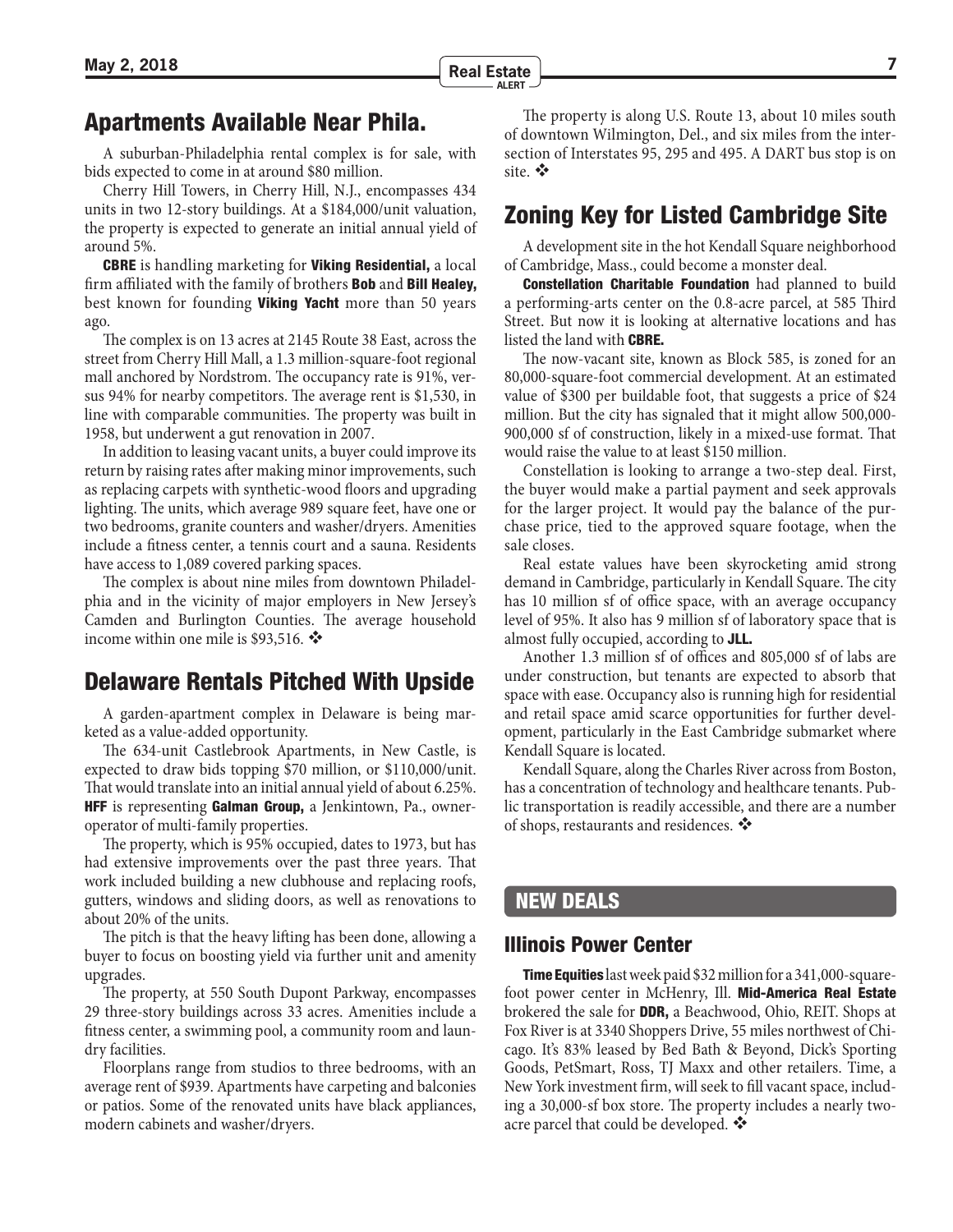# <span id="page-7-0"></span>[Portland ... From Page 1](#page-0-0)

#### Real Estate Alert's Deal Database.

But per-foot valuations have been escalating rapidly, putting Portland near the top of secondary markets on that score. Pricing is expected to crash through the \$700/sf barrier this year, a feat yet to be achieved by bigger markets such as Atlanta, Chicago, Dallas or Houston.

"Our rent growth has been tremendous for the past five years, and we still think Portland has room to run," said **Patri**cia Raicht, a Portland-based national director of research at JLL. "We have outperformed in terms of job growth, a trend that's been sustained over five-plus years. Tech has grown significantly, but our market is still pretty diverse economically, which is something institutions like as a hedge against a downturn."

Pricing hit a new per-foot high last week, when **CBRE Global** Investors of Los Angeles bought a 100,000-sf office property called Towne Storage. It paid \$630/sf, or just under \$63 million, according to sources. That broke the record of \$565/sf, just set in August, and exceeded the peak of the last cycle by about 75%. European, Middle Eastern and Asian investors chased the deal — significant because foreign investors previously weren't major participants in the market. **Newmark** represented the seller, Westport Capital of Wilton, Conn., but declined to comment on the pricing or bidders.

Towne Storage is a 100-year-old warehouse that Westport renovated and repositioned as Class-A office space last year. It's fully leased to software company **Autodesk** for 11 years  $-$  an example of technology companies' interest in Portland. The property is in the Central Eastside submarket, a former industrial area that's emerging as a hotspot for creative offices, restaurants and breweries, modeled on Manhattan's Meatpacking District. CBRE Global's purchase is a sign that major investors are branching out from their earlier focus on the Central Business District and the boutique Pearl District.

Institutional buyers accounted for 74% of Portland-area office sales above \$10 million in the past three years, according to JLL — a big difference from the last cycle, when that figure was typically well under 40%. It's a similar shift to what's been seen in thriving cities below the top tier, such as Austin, Denver and Nashville.

Despite escalating prices, many investors still see value and long-term growth potential in Portland, said **Nick Kucha**, a vice chairman at Newmark. Investors can earn initial annual yields of approximately 5% on acquisitions of top office properties there, some 60-75 bp above returns on the best properties in Seattle, which has had a flurry of recent trades over \$900/sf and is expected to soon cross the \$1,000/sf line.

"You've seen a significant run-up of values in Portland in less than a year, but you still have the discount to Seattle," Kucha said.

Paulson, of LaSalle, said that while Seattle is in the midst of a boom, "in Portland, investors think they are maybe a little early — or at least not too late." The market doesn't feel overheated, he said, and pricing is justified because of rent growth.

Paulson said investors are buying large buildings to reposition them, betting that the likes of **Airbnb, Amazon.com** and Google will soon be looking for bigger footprints in the area. "If these owners land large, credit tenants, you will see sales on a per-square-foot basis ratchet up further," he said.

In a November deal in downtown Portland, Starwood Capital paid \$188 million for the 40-story Wells Fargo Center and an adjacent data center totaling 855,000 sf. Eastdil Secured brokered the sale for **Wells Fargo**, which is vacating the property. Starwood, a Greenwich, Conn., fund shop, plans a major renovation of the 1973-vintage property.

Portland's 60 million-sf office space was 89.3% leased at the end of the first quarter, and the occupancy rate for the 31 million sf in the urban core hovers near 93%, according to JLL.

Some 750,000 sf of office space was completed last year, and 62% of that was leased at delivery. Another 1.3 million sf is on track for this year, all of it in the urban core, and 40% of it is pre-leased. The average asking rent for new space is \$34.66/sf on a triple-net basis, and one recent contract hit a record \$38/sf, up a whopping \$4/sf from the previous high mark, set last year.

"We feel confident that demand on the office side remains strong and that new construction should not pose a significant problem," said Raicht, the JLL researcher. "We are starting with among the lowest vacancy rates in the country." As the new properties lease up, she said, many will hit the market in the next 12-18 months, pushing up valuations.

A few years of heavy turnover in a smaller city can lead to a sales drought when there's little left to trade. But local pros say the combination of newly built and repositioned urban properties coming to market, plus a pick-up of buyer interest in suburban submarkets, should keep trading brisk for the foreseeable future.

Last month, as previously reported, **UBS Global Asset Management** began shopping the 398,000-sf Moda Tower via Eastdil. The Class-A downtown property, which is 90% leased, is expected to fetch \$180 million. That would rank it among the market's top five trades. Portland's largest sale came in 2015, when UBS Realty paid \$372.5 million for an 85% stake in the 1.1 million-sf Bancorp Tower. Eastdil advised the seller, LaSalle Investment.

Chicago-based LaSalle has also been active on the buy side. In August, it paid local firm BPM Real Estate \$87.5 million for the 155,000-sf Pearl West Office Tower. **HFF** handled that deal, which set the \$565/sf record eclipsed by the Towne Storage sale last week.

"We've seen a lot of assets trade in Portland, but it isn't picked over," said LaSalle's Paulson, adding that the firm is still in the hunt. "There are still selectively good opportunities, from core all the way to value-add."

> For information about group subscriptions, click "About Us" at the bottom of REAlert.com.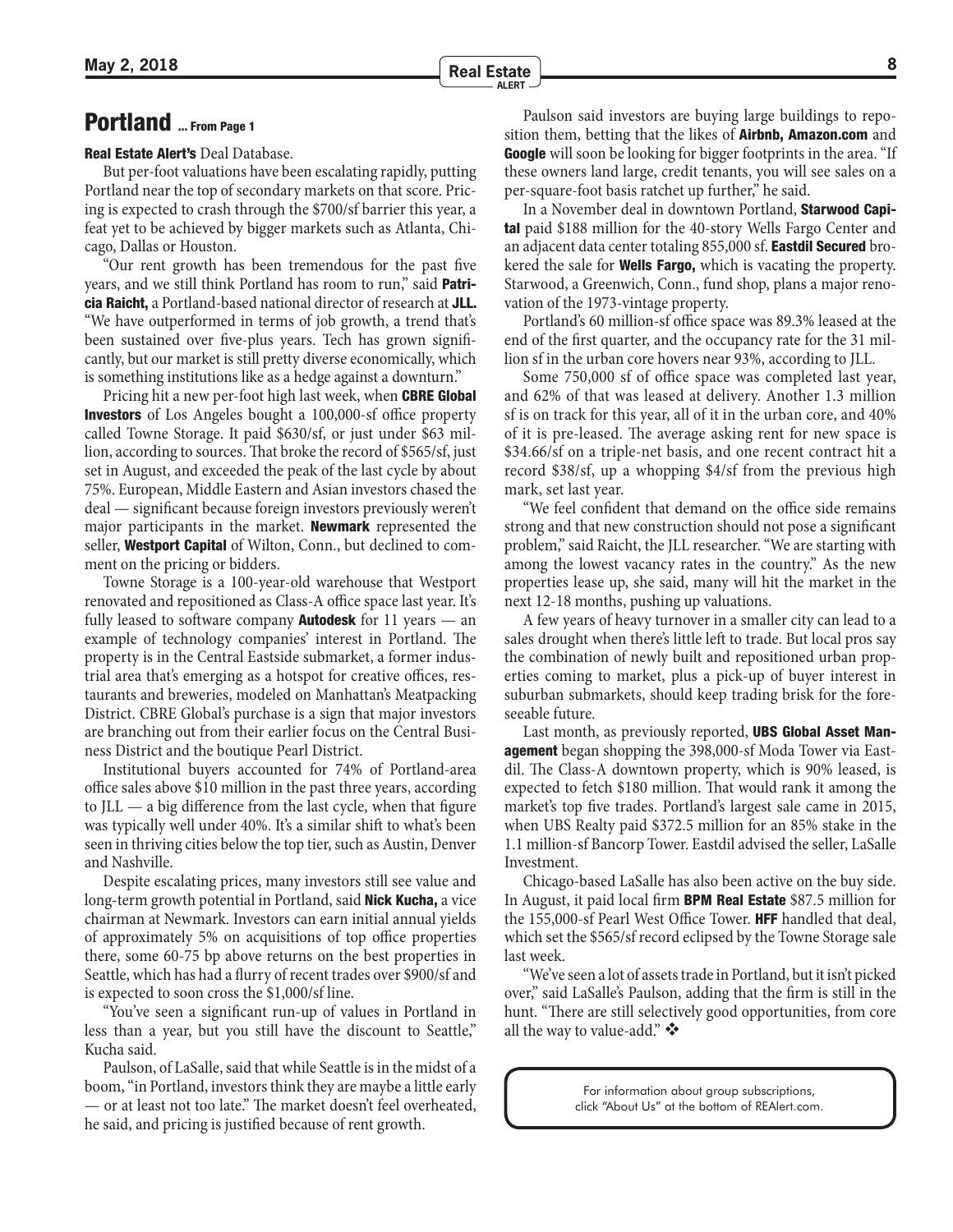Real Estate Alert, the weekly newsletter that gives you fresh intelligence [on the confidential plans of leading dealmakers.](https://www.realert.com/freetrial.pl)

|           | There's no obligation. I won't receive an invoice unless I choose to subscribe. |       |     |
|-----------|---------------------------------------------------------------------------------|-------|-----|
| Name      | Company                                                                         |       |     |
| Street    | City                                                                            | State | Zip |
| Telephone | Email                                                                           |       |     |

IN THE LOOJ D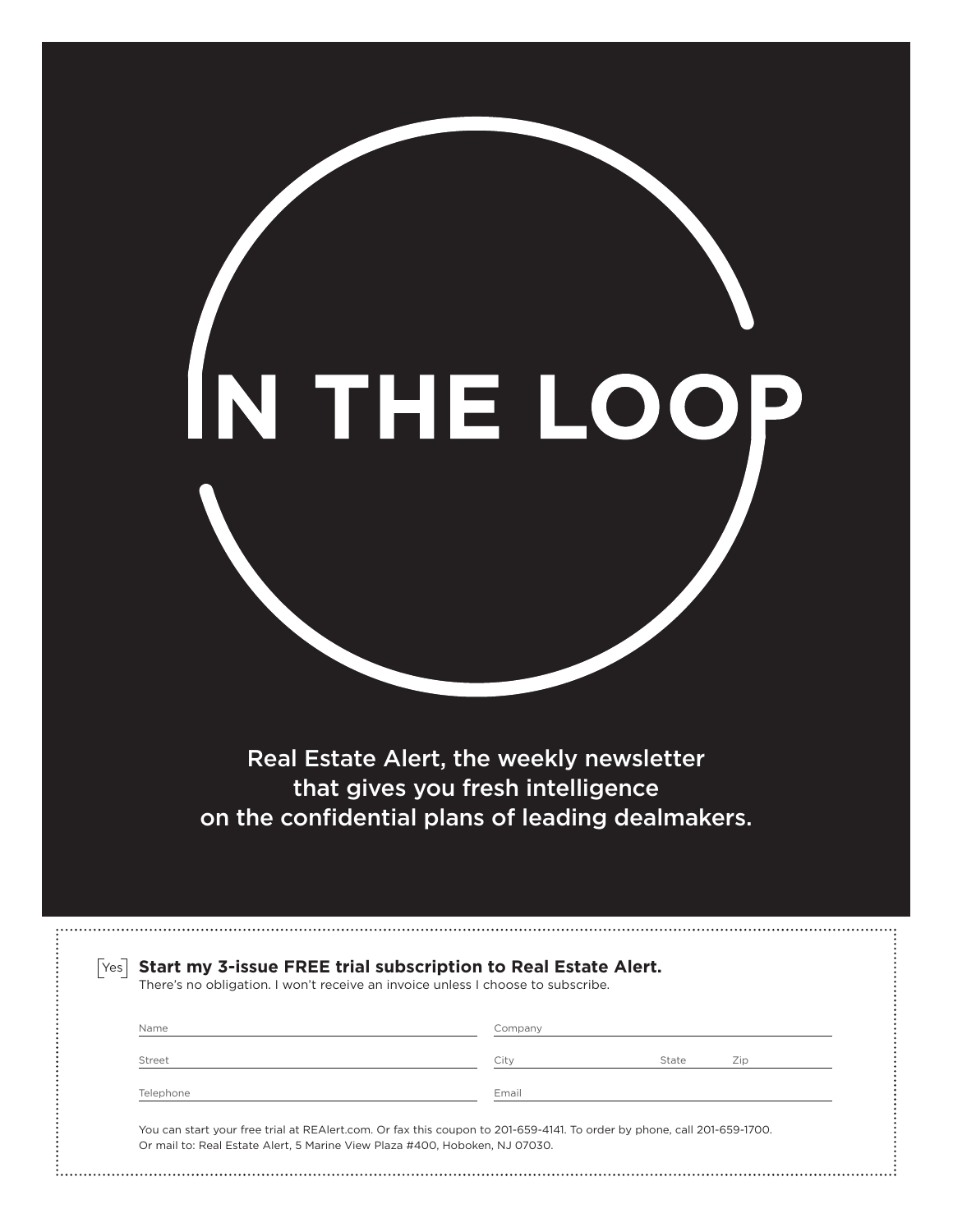# <span id="page-9-0"></span>[Marriott ... From Page 1](#page-0-0)

comparable upper-upscale hotels in the surrounding Midtown East submarket is rebounding following two years of decline, according to STR.

In the first two months of the year, such hotels were 75.6% occupied, up from 71.4% a year earlier. Room rates climbed almost 2% to an average of \$192.14, elevating per-room revenue almost 8%, to \$145.32. But that's still below the \$166.05 average for per-room revenue in the first two months of 2014, according to STR.

The drop in performance has put downward pressure on Manhattan hotel values. Several newly listed properties are expected to fetch less than the owners paid earlier in the cycle. That has created a buying opportunity for investors confident in the market's resilience.

The New York Marriott East Side, which opened in 1924 as the Shelton Towers Hotel, has a Romanesque Revival facade. It was designed by architect **Arthur Loomis Harmon**, whose firm also designed the Empire State Building and other Manhattan landmarks. Marriott International of Bethesda, Md., took over the hotel's management in 1990.

The property was formerly owned by **Morgan Stanley Real Estate's** Prime Property Fund. The open-end vehicle acquired it in  $2005$  — then with 646 rooms — from **Strategic Hotels & Resorts** of Chicago for \$287 million, or \$444,000/room. After conducting a \$24 million renovation, the open-end fund unsuccessfully shopped the property in 2008 and 2012. It subsequently added nine rooms and in 2015 struck the sale to the Ashkenazy team. The partners tried to market the hotel the following year, but no sale resulted.

To boost revenues, a buyer could renovate the guest rooms and reposition some street-level retail space. The hotel has a fitness center, 16,000 square feet of meeting space and outdoor spaces. Some rooms have balconies.

The property is between East 48th and East 49th Streets, amid a cluster of hotels, including the Waldorf Astoria New York, which is closed for renovations.

A completed sale would be the largest U.S. hotel deal ever brokered by Colliers, according to Real Estate Alert's Deal Database.

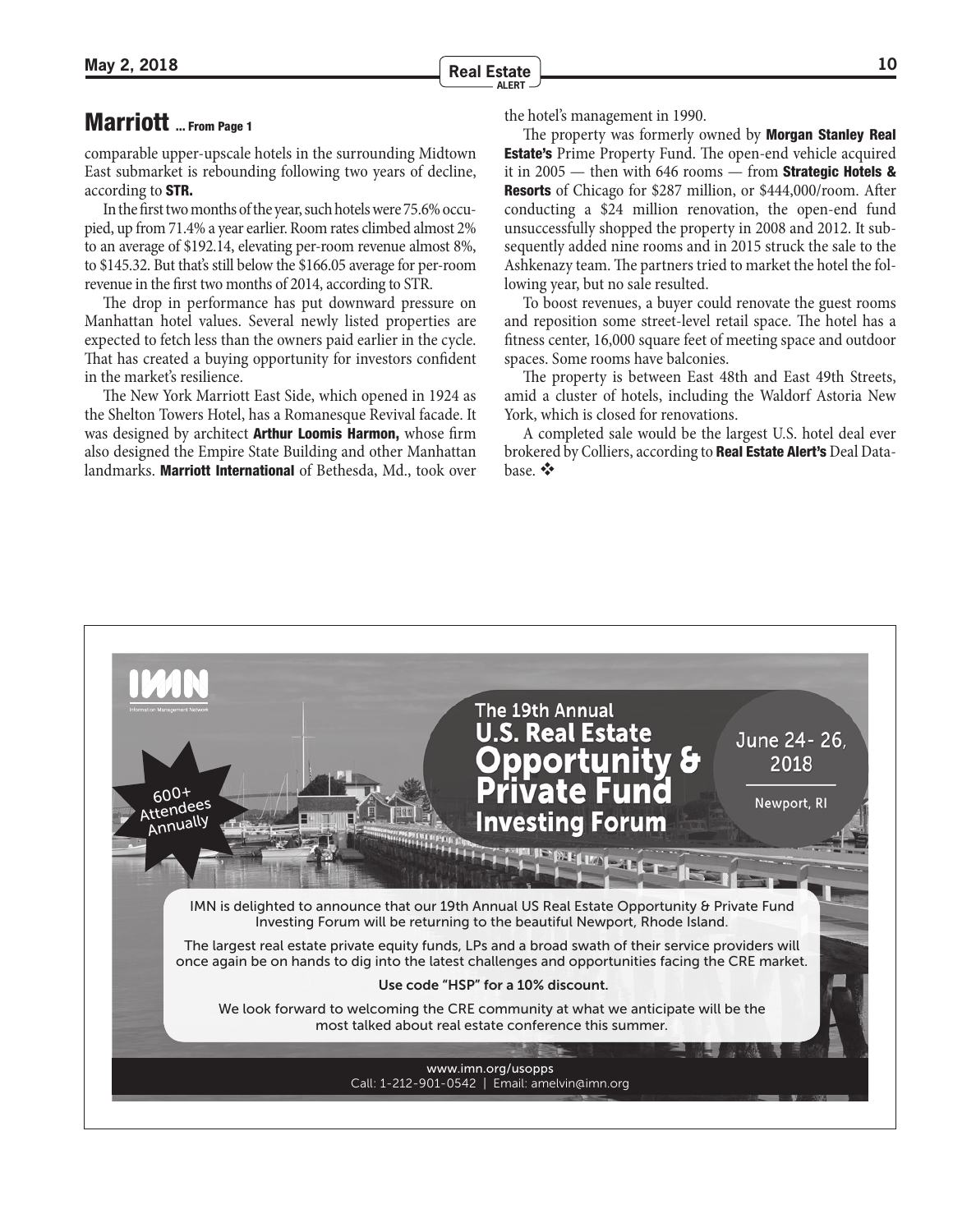#### **May 2, 2018 <sup>11</sup> Real Estate ALERT**

## MARKET SPOTLIGHT

# Philadelphia-Area Office Properties

- □ Korea Investment's pending \$625/sf purchase of GlaxoSmithKline's newly built headquarters at Five Crescent Drive will set a record valuation for Philadelphia. Liberty Property is the seller. Korea Investment is being advised by Coretrust Capital.
- Liberty, a REIT in Malvern, Pa., has been steadily selling in Philadelphia and its suburbs, boosting volume in the region.
- Leasing is strong in submarkets such as Market Street West, University City and nearby suburbs, which benefit from proximity to colleges and hospitals, as well as a migration of companies from more-distant suburbs. Pockets of vacancies persist in outer suburbs, according to Green Street Advisors.

#### On the Market

|                                            |                                      | <b>Hit</b>    | <b>SF</b> |         | <b>Estimated Value</b> |                                |
|--------------------------------------------|--------------------------------------|---------------|-----------|---------|------------------------|--------------------------------|
| <b>Property</b>                            | <b>Seller</b>                        | <b>Market</b> | (000)     | (SMil.) | (Per SF)               | <b>Broker</b>                  |
| 701 Market Street (75% stake)              | <b>Madison International Realty</b>  | <b>March</b>  | 746       | \$175   | 235                    | <b>Cushman &amp; Wakefield</b> |
| Lower Makefield Corp. Center, Yardley, Pa. | AIG                                  | February      | 467       | 90      | 193                    | Cushman & Wakefield            |
| 1650 Arch Street                           | <b>CBRE Global Investors</b>         | February      | 553       | 80      | 145                    | <b>CBRE</b>                    |
| Bay Colony Office Park, Wayne, Pa.         | Equus Capital                        | January       | 250       | 60      | 240                    | <b>Newmark</b>                 |
| Graham Building (stake)                    | <b>Grasso Holdings</b>               | April         | 242       | 53      | 219                    | JLL                            |
| 3501 Corporate Parkway, Center Valley, Pa. | <b>Gulf Islamic Investments</b>      | April         | 178       | 50      | 281                    | <b>HFF</b>                     |
| 200&400 Campus Drive, Collegeville, Pa.    | <b>TA Realty</b>                     | April         | 183       | 35      | 191                    | <b>Cushman &amp; Wakefield</b> |
| 301&303 Lippincott Drive, Marlton, N.J.    | <b>Greenfield Partners, Somerset</b> | April         | 170       | 34      | 200                    | <b>HFF</b>                     |

#### Recent Deals

|                                            |                                   |               | <b>SF</b> |         | <b>Sales Price</b> |                        |
|--------------------------------------------|-----------------------------------|---------------|-----------|---------|--------------------|------------------------|
| <b>Property</b>                            | <b>Buyer</b>                      | <b>Closed</b> | (000)     | (SMil.) | (Per SF)           | <b>Broker</b>          |
| 1600 Market Street                         | American Real Estate, partner     | February      | 826       | \$160   | 194                | <b>HFF</b>             |
| <b>Five Crescent Drive</b>                 | Korea Investment                  | (Pending)     | 208       | 130     | 625                | <b>CBRE</b>            |
| 2000 Market Street                         | Goldman Sachs, partner            | (Pending)     | 665       | 130     | 195                | <b>Eastdil Secured</b> |
| Four suburban properties                   | <b>Equus Capital</b>              | March         | 518       | 92      | 178                | None                   |
| Fire Tower Bridge, West Conshohocken, Pa.  | Equus Capital                     | (Pending)     | 222       | 77      | 347                | JLL                    |
| Renaissance Park, King of Prussia, Pa.     | <b>MLP Ventures</b>               | January       | 662       | 77      | 116                | <b>CBRE</b>            |
| 907 Market Street (office condo)           | <b>Thor Equities</b>              | February      | 214       | 42      | 195                | <b>Newmark</b>         |
| 1760 Market Street                         | <b>Chelsea/Village Associates</b> | March         | 127       | 32      | 248                | JLL                    |
| Two properties, Mount Laurel/Marlton, N.J. | <b>Mobius</b>                     | March         | 305       | 31      | 103                | <b>HFF</b>             |

NOTE: For the offerings of stakes, the full value and size of the properties are shown.